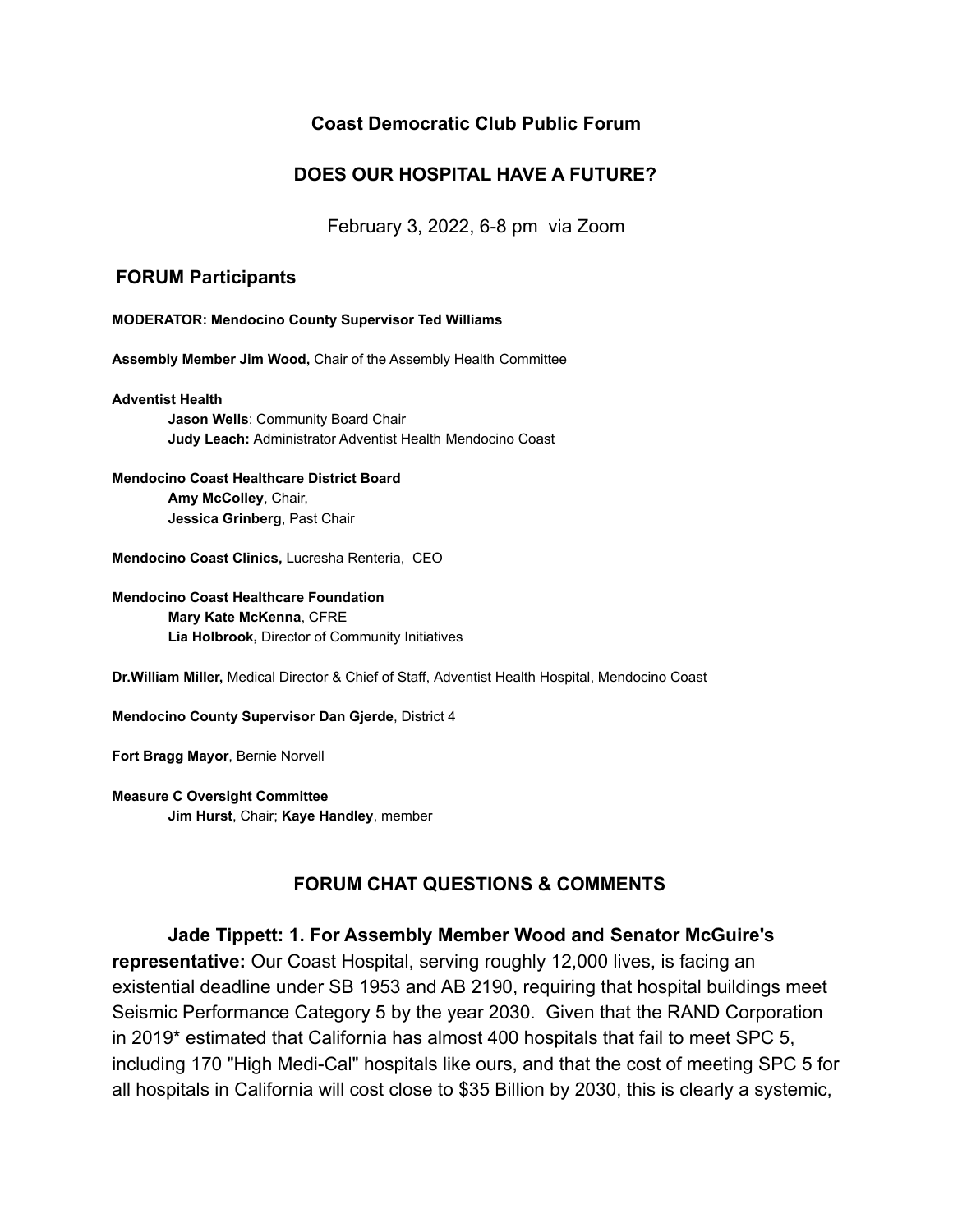state-wide problem. The estimates for bringing our local hospital up to 2030 standards, either by retrofit or new construction, range from \$35 million to \$70 million, or about \$4,000, plus or minus, per person living on the coast, an impossible lift in the best of times. What is the State's plan for hospitals like ours?

**Jade Tippett: 2. For Jared Huffman's Representative**: Given that more than 140 rural hospitals nationwide have been forced to close simply by how our current health care system works -- or doesn't work -- and that obstetrics and delivery services are the first to go, how is the Administration and the Democratic Congress planning on addressing these health care deserts and supporting rural hospitals?

**Jade Tippett: 3. For representatives of Adventist Health and local leaders**: What is your vision of health care on the Coast in 2030 and beyond, given that the Mendocino Coast is a geographic island with limited ground and at times, no air transport access? 00:34:21

**Jade Tippett: 4**. **All:** Since the Georgia Pacific Mill closed 20 years ago, the Coast Hospital has experienced, along with the town and community, a period of turbulent decline and struggle, a pattern on a community level that mirrors the pattern that individuals subjected to overwhelming and ongoing trauma exhibit in their personal lives. Symptoms include vacant positions and excessive turnover in personnel and management, persistent caustic narratives directed at the hospital and hospital personnel, repeated patterns of dysfunction and rancor on governing boards, and an inability for organizations to function in a consistent agile and efficient manner. This goes way beyond just our hospital, but what role do your see for yourselves and your various organizations in the mission of healing and bringing together our diverse coastal community in the mission of preserving, protecting and improving our local hospital and health care in general?

**Mary Kate McKenna - MCHFoundation: Assemblymen Wood**: Is there a formalized cohort of rural hospitals that are working together as one voice to advocate at the state level for our unique needs; including small communities being asked to find significant funding for retrofitting their essential hospital - this unfunded mandate will have a devastating effect on our community and as well other issues. If there IS do you see it as effective? If NOT do you see that as something to put work toward to create?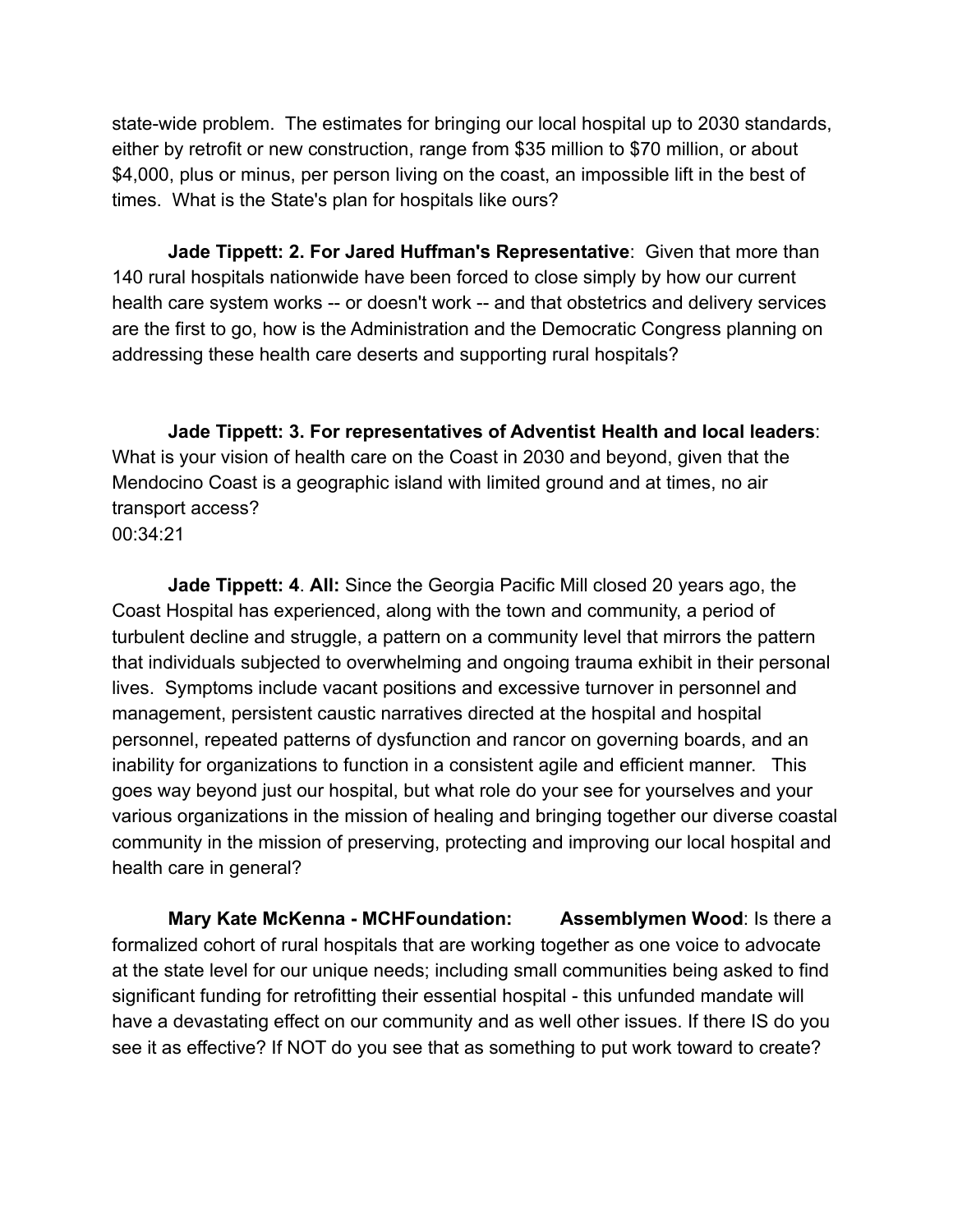**Dan Gierde, Mendocino County Supervisor:** Question: Is anyone aware of weekly/monthly housing available for nurses in need of housing? California Public Health has four nurses assisting at Sherwood Oaks and the nurses and they are more likely to stay longer if they can relocate out of hotel rooms.

**Mary Kate McKenna - MCHFoundation:** Thank you Dan, MCHFoundation is actively working on solutions for the challenge of finding short and long-term affordable housing for healthcare workers. We have had limited success one on one with new employees, but are brainstorming more efficient options.

**Nancy Harris**: Can **Adventist Health** lease some apartments and homes

**Kaye Handley**: If the retrofit figure can be negotiated down as AH suggests, do we really need to spend \$\$ on a new hospital?

**Marianne McGee:** Four years ago I put about \$50,000 over 6 months to renovate my two small houses to be turn key for hospital locums. After several months of only nurses with animals wanting to rent, I gave up and went back to moviing myself in one house and renting the other, at under market rents, to local caregivers, who also need reasonable housing!

**Zomala Abell:** clear from info tonight we do not need new hospital.. the district speaking, grinberg, seems to want one.. I as 50 year resident and user of hospital want to use the current campus and I want to keep at least 25 beds and I want the emergency of Sherwood oaks dealt with now and request the district leadership help with this, also needed now, staffing, housing for staffing bdggd\\

**Zomala Abell:** sorry, salary for business level staffing: phone, records, etc, improving the service itself right now,i.e. communication and coordination between depts. ( a client should not need to walk over to get lab results to have them at registration, they should be faxed in a timely manner.

**Marianne McGee: I** am sure that the fact I was the second toughest critic of the Edwards reign, there was no hope of cooperation from MCDH. I spent hundreds of hours recording and editorializing MCDH meetings on Mendocino TV. My only problem with the hospital now is seeing what ER hospital staff are putting up with 5150 patients taking beds and 01:32:54 SusanHolli: In my opinion the crisis is Sherwood Oaks for the level of care.. For the hospital, housing for staff is the greatest need.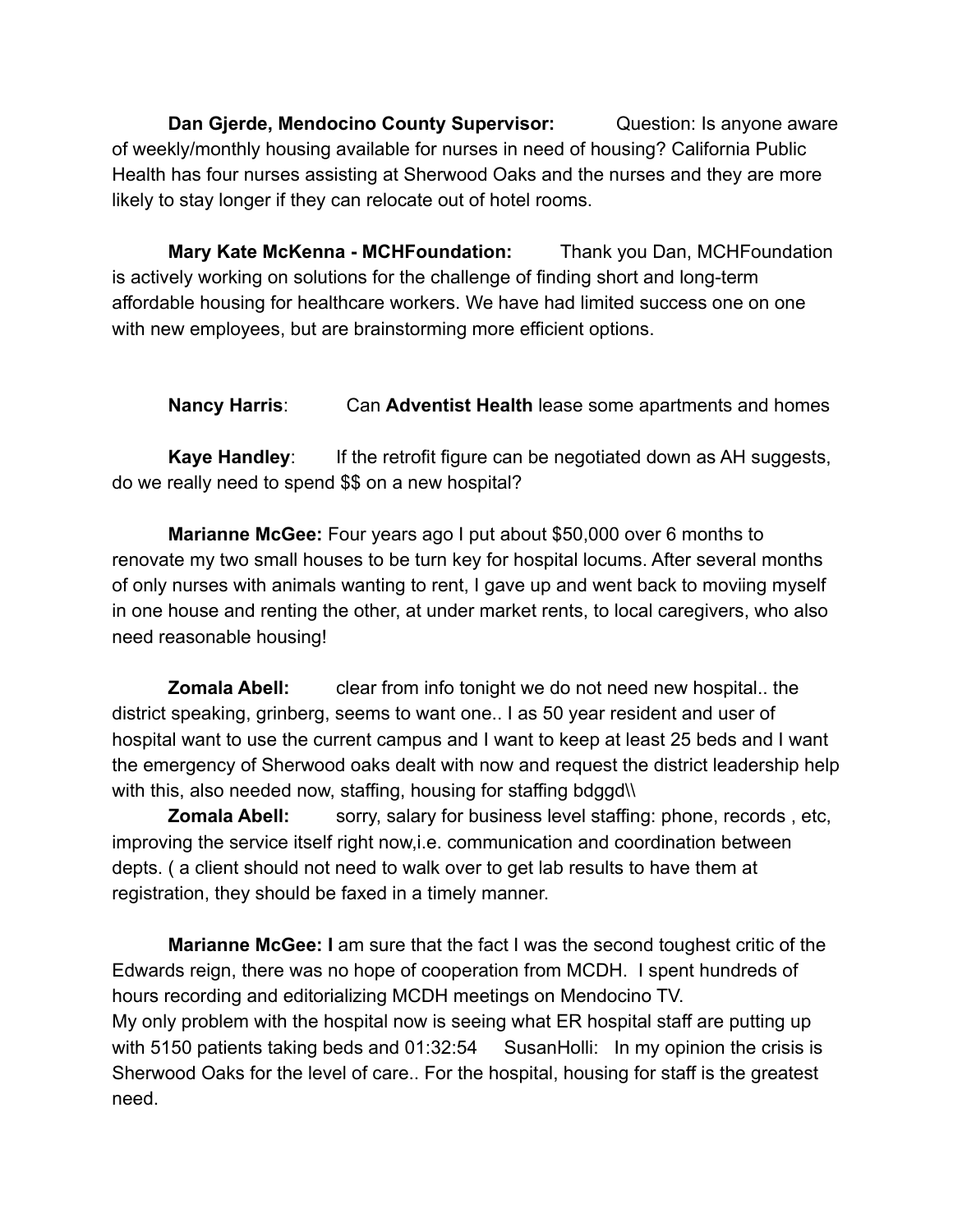**Zomala Abell:** thanks dr. miller re true need for large enough hospital and enough nurses. this hospital was double this size when the population was less, and yes, hospital care is often not only the best for health but the most efficient financially

**Marianne McGee:** I have had several recent visits to the hospital since the Aventists took over and am totally impressed with the hospital and realize the need. During my decades on the coast I have seen older people having to return to old communities for medial care. I will be 70 years old in 5 days putting up with unbelievable disruptions, four years after we passed Measure B with no better care here on the coat!

**Dobie Dolphin:** Continuing the oncology/hematology department is critical. Cancer patients should not have to go to Ukiah or Willits for treatment which could be as often as once or twice a week for months. Often patients can't drive themselves due to symptoms and/or side effects and public transportation as it iexists is not an option.

**P Close MD MPH**: Needs assessment done correctly is a very big deal. It is a "specialty" endeavor, just as the retrofit/cost estimate consult was. The District should consider hiring a consultant with expertise in mobilizing community input, really captures stakeholder opinions, identifies known confounding factors (housing, staff shortages etc) etc. With the future of healthcare in the County at stake, using ad hoc assessment by people who are already overextended in their professional roles is risky. Thanks to Sup. Williams and Coast Democrats for getting this conversation upfront hard and fast.

**Chess:** need new hospital. i have a strong sense of smell - this hospital smells this like the one where I was born 70 years, ago. 01:41:53

**Myra Beals:** What has been the experience so far after losing OB services here on the coast?

**Jason Wells:** The foundation has been a strong financial supporter of great advancements at the hospital! We have the same highest quality of mammogram technology as the Bay Area thanks to the support of the foundation and

**Mary Kate McKenna - MCHFoundation**: marykate@mchfoundation.org thank you Karen and I want to stay here! generous donors! ;)re when patients stay at hospital and when at home, in other words lets be the best